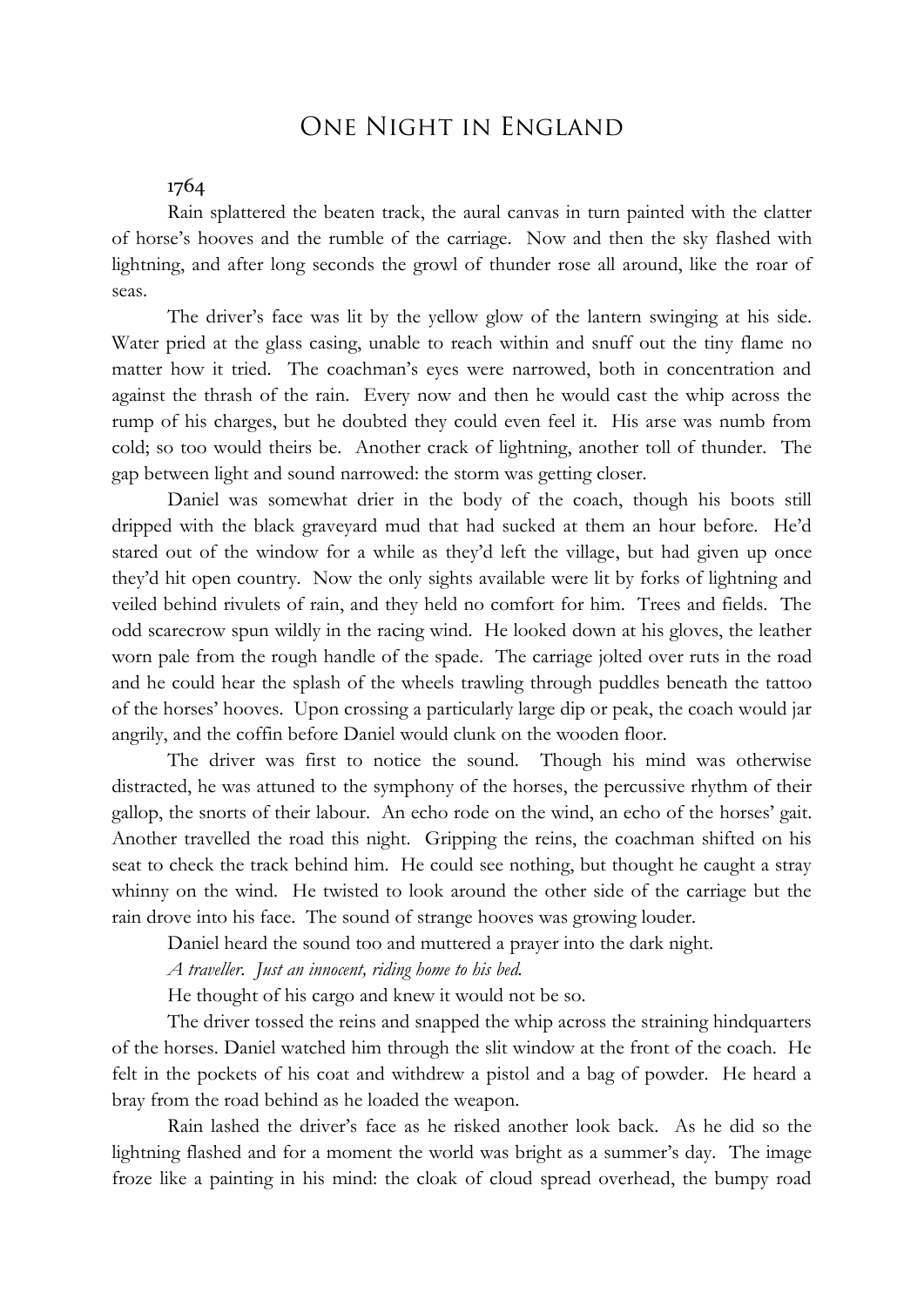### Liam Smith

stretching back as far as the eye could see. The black-clad figure, bent low on its steed, in hot pursuit of the coach. As if in resignation, the driver gave the reins one last flick.

Daniel watched through the thin window as the figure galloped past the coach. He saw the rider pull something from his cloak and a moment later there was a bang and flash that nothing to do with the storm. He felt the jerk of the carriage as the horses started, and peered through the front window. His driver was unharmed. He turned back to the door window to see the black rider aiming up at the coachman. A flick of the gun-hand. A signal to stop. Daniel clutched his own pistol in a clammy hand.

The carriage rumbled to a halt by the side of the track. The moonlight did little to illuminate the scene; all Daniel could see was the fence separating field from road. Crops trembled in their ranks. The stranger kept his gun trained on the driver and swung down from his horse. He indicated for the driver to do the same. The lower half of his face was masked by a cloth, and he reached for a tricorn hat fixed to the saddle of his mount, settling it on his head to keep the rain out of his eyes.

'How many inside?' he called out.

'Just the one sir. We carry no money, no goods that would be of interest to you.'

The assailant cocked his head.

'You know nothing of my interests.' He waved his gun towards the door. 'Open up.'

Daniel watched the exchange and tucked his own pistol under his black cloak. His driver approached the door and, with a concerned glance through the window, opened it. The highwayman stepped forward, gun pointing into the carriage.

'Out you come. Stand and deliver.'

Daniel wrapped his cloak around him and climbed down the wooden steps. He slipped a little, but could not reach out to steady himself with his hand already round the butt of the pistol. He regained his balance and squelched down into a deep puddle. Water flooded his feet and rain soaked his face.

'We have nothing to give you. Had we anything it would be yours. But we carry nothing of value.' He spoke bitterly, and the rain flecked from his lips.

'I think I'll decide that for myself,' the highwayman responded. He reached for the carriage lantern and unhooked it. His horse snorted and then started to piss. It steamed in the cold. The thief stepped to the back of the coach and grunted at the empty rails.

'No luggage,' he said out loud.

'As I said,' replied Daniel. He caught the eyes of his driver and nodded. Flicked his own eyes down at his cloak, trying to signal his plan. The highwayman turned.

'No luggage on display that is.'

He placed a foot on the step and then paused. He looked at the two men. The driver, his face weather beaten, his clothes soaked through. The passenger, shivering in fresh exposure to the elements, huddling into himself. The highwayman pointed the gun at the driver.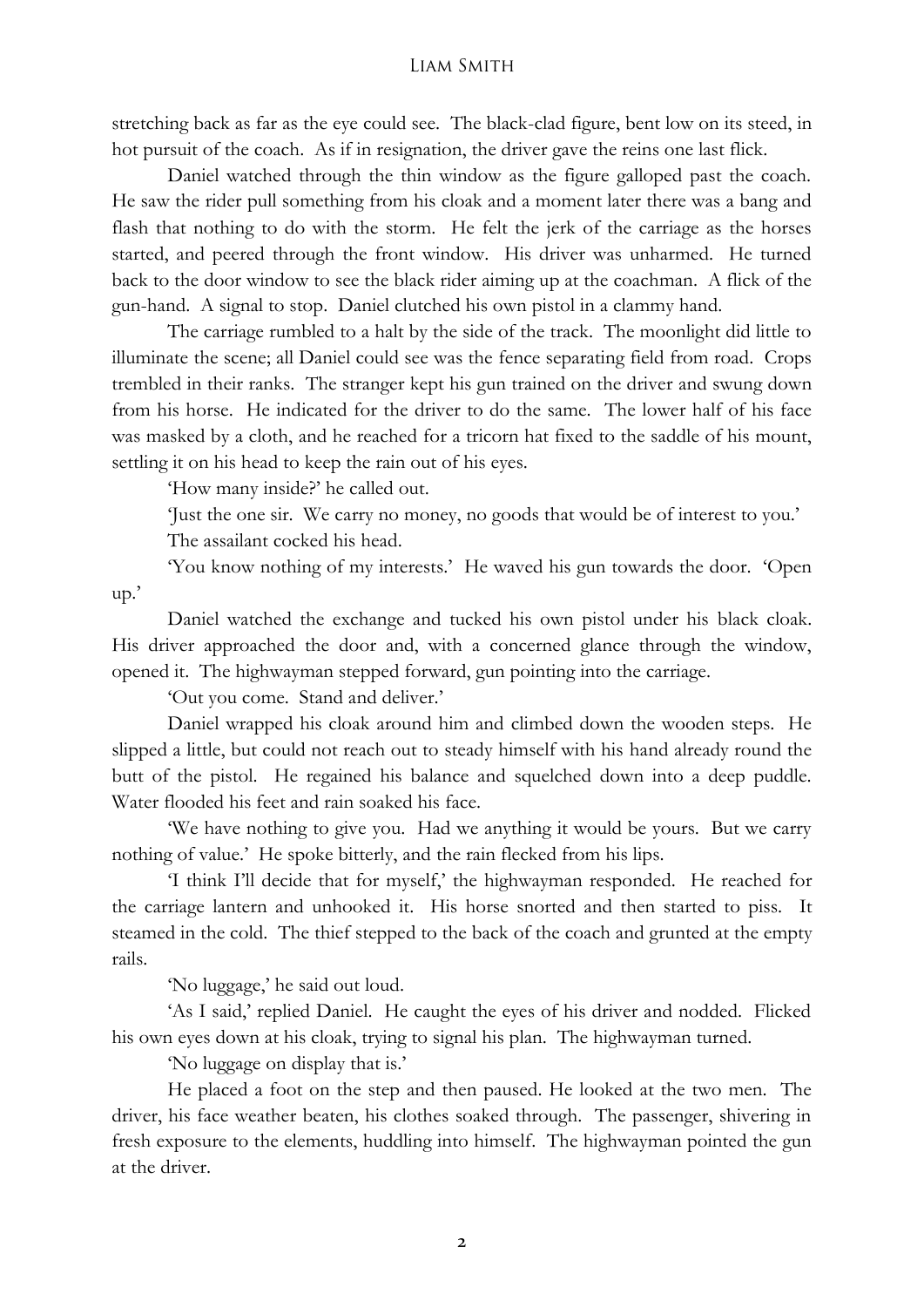#### One Night in England (A Fragment)

'You. Go first. What are you carrying?

The driver stepped up and into the coach. He stepped over the coffin. The thief kept his gun trained before him, and pointed the lantern into the darkness of the carriage. An eyebrow raised when he saw the casket. The other followed when he heard a click behind his head.

'Another step sir, and it will be your last,' said Daniel. The gun in his hand trembled a little from cold, but at this range it wouldn't matter. 'Hands in the air. Keep hold of the torch. Drop the gun.'

The highwayman bit his lip. The rain kept falling. Daniel felt the water squelch in his boots.

'I said hands in the air.'

The highwayman raised his hands.

'And drop the gun!'

At this the thief smiled.

'I'm afraid not. What kind of outlaw would I be without a weapon?'

'I will shoot you.'

'Then pull the trigger.'

A lighting flash, and thunder a second later. Daniel looked at the coffin inside the coach. And fired.

A damp click. He pulled the trigger again. Nothing.

The thief turned and aimed his own weapon at Daniel.

'You might have remembered to cover your gun from the rain.' He waved his own gun, where the locking mechanism was covered with a leather shield. 'Now. Your money or your life.'

'We have nothing for you.' Daniel spat the words out in defeat.

'As you wish.' The gun flared and Daniel felt a pain like a hard punch in his gut. He felt his useless pistol drop from his hand, and stumbled back a step. The thief turned his attention back to the driver.

'You. Open it up.' He gestured to the coffin. The coachman obeyed without a word, hauling at the lid of the coffin till it slid upwards, the nails releasing their hold. The thief grunted. He'd expected his victims to have hidden their valuables within, but it looked to contain a genuine stiff.

'All the way now. I want to see if your friend died for nothing.'

The driver cracked the lid off and dropped it to the floor of the carriage. Thunder and lightning struck simultaneously. The highwayman brought the torch in close.

The body was that of a woman. She looked freshly dead. The skin was very white and her clothes hadn't mouldered.

'Who is she?' asked the thief.

'She was his wife,' muttered the driver. He couldn't see Daniel's body past the glow of the lantern.